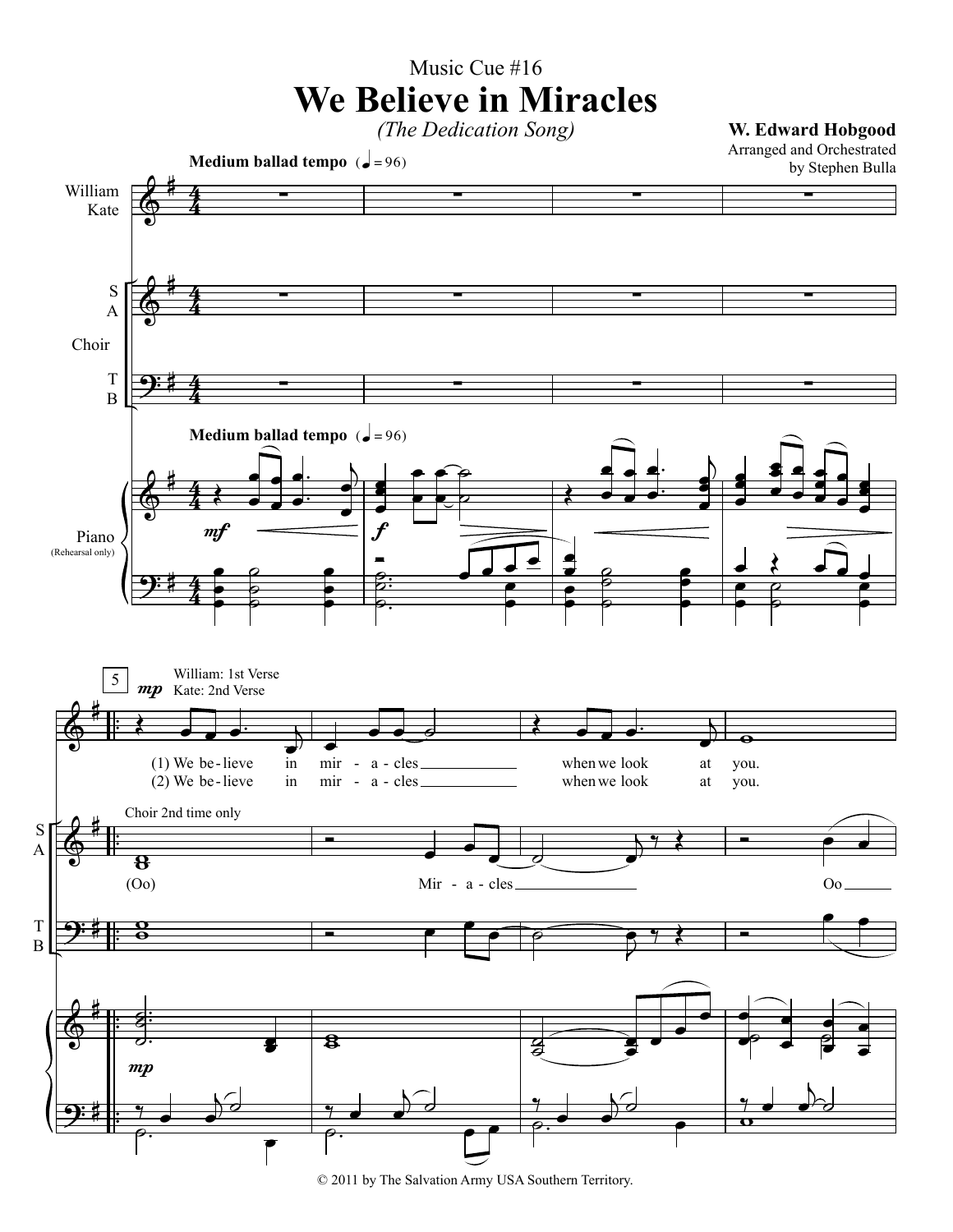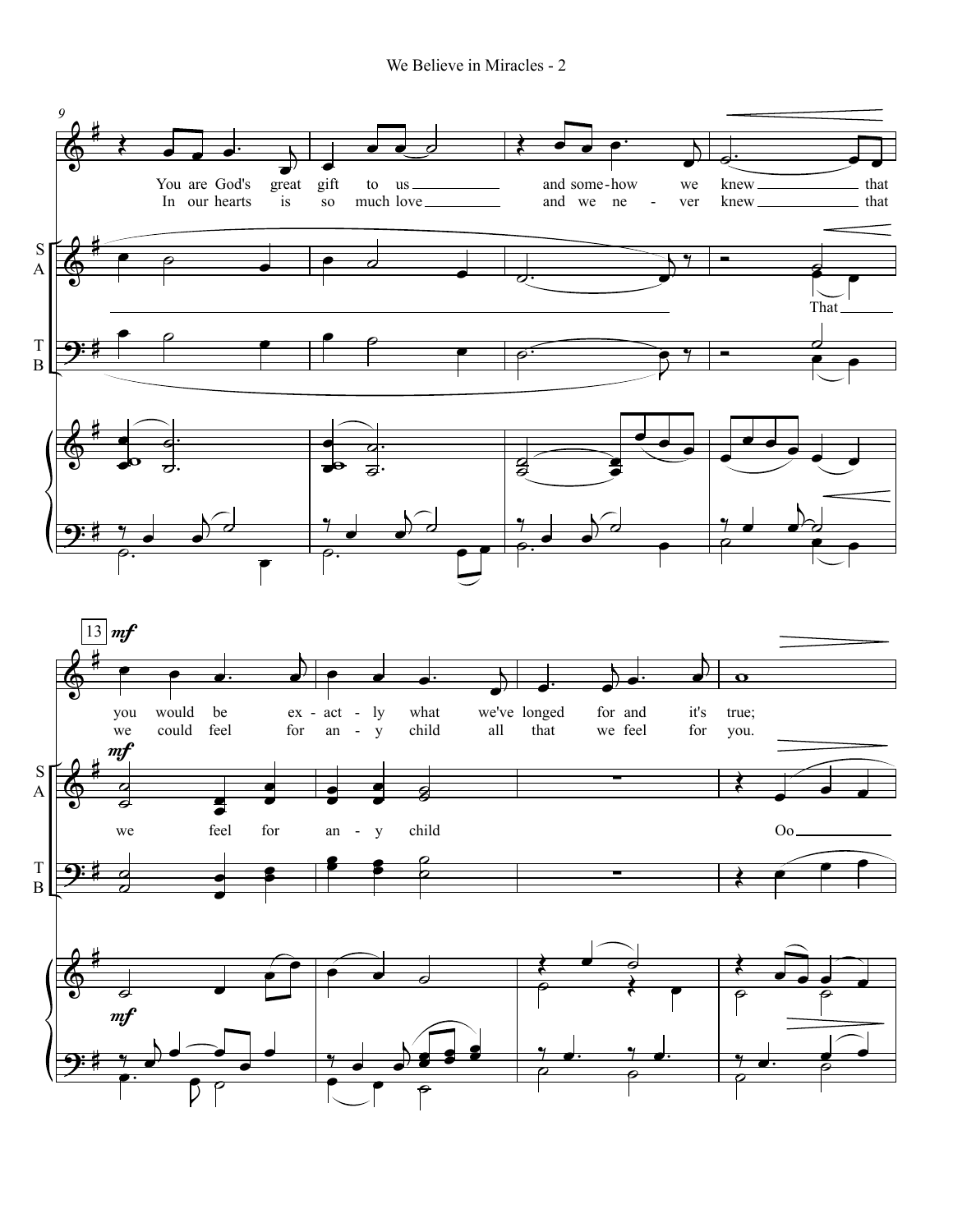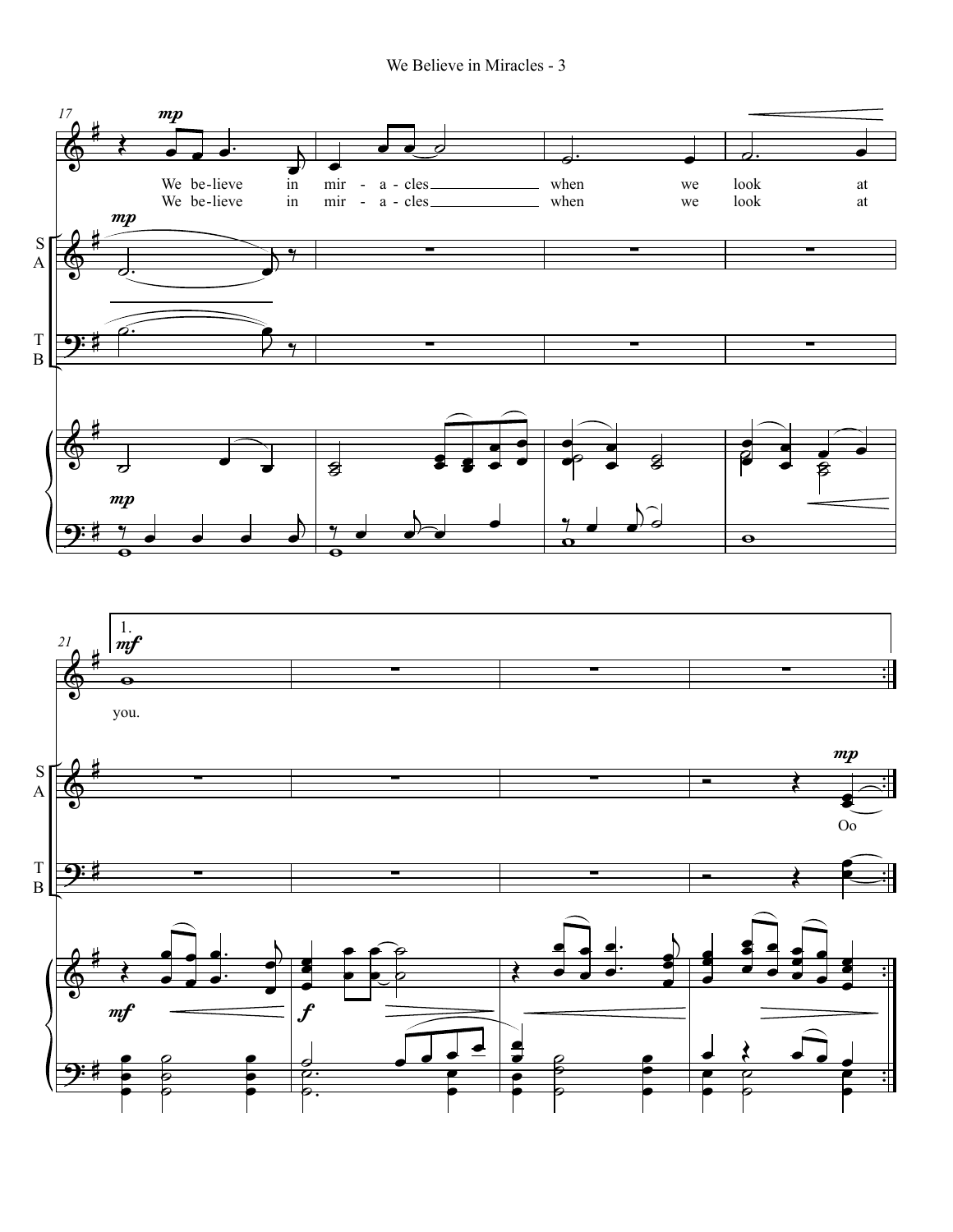We Believe in Miracles - 4

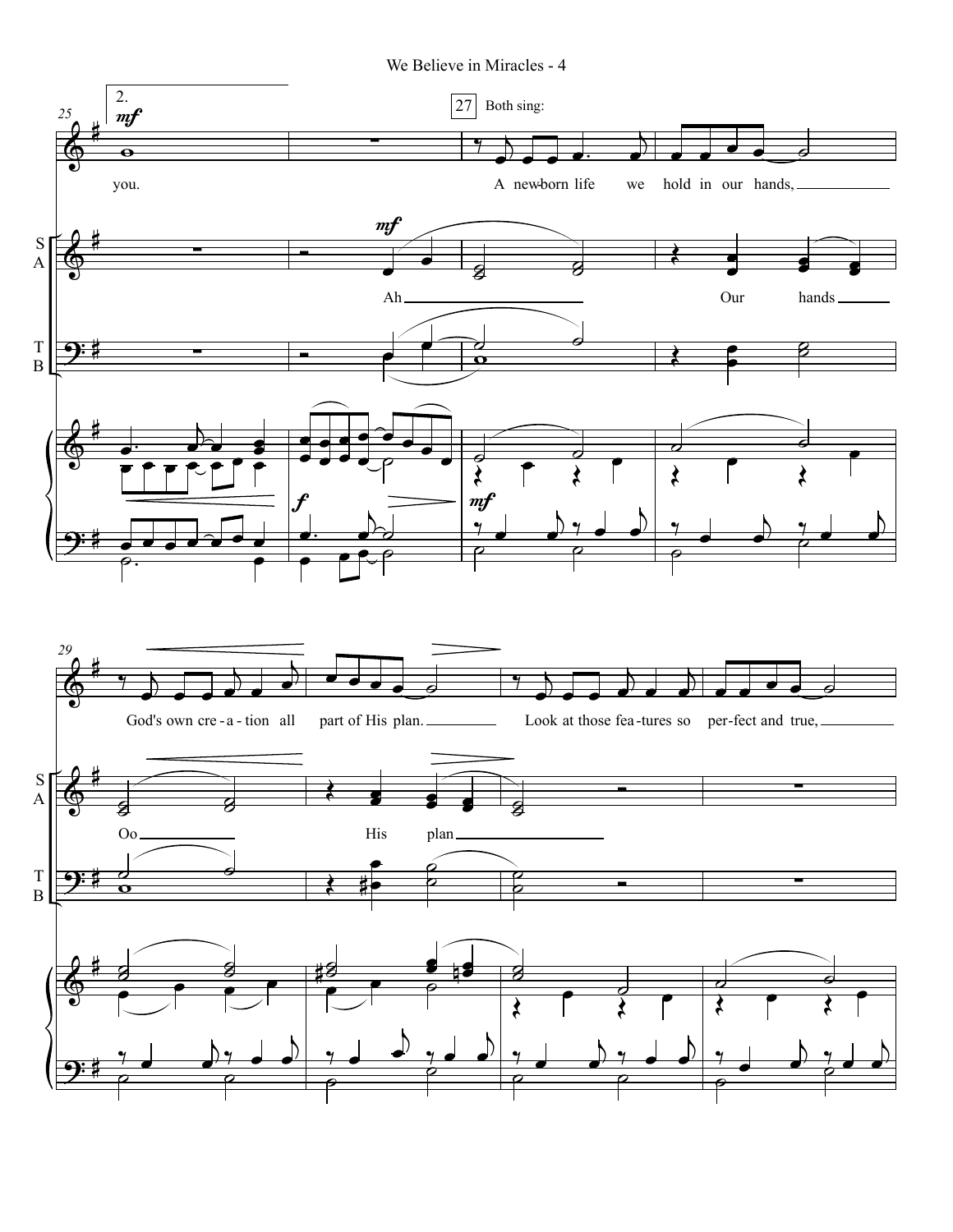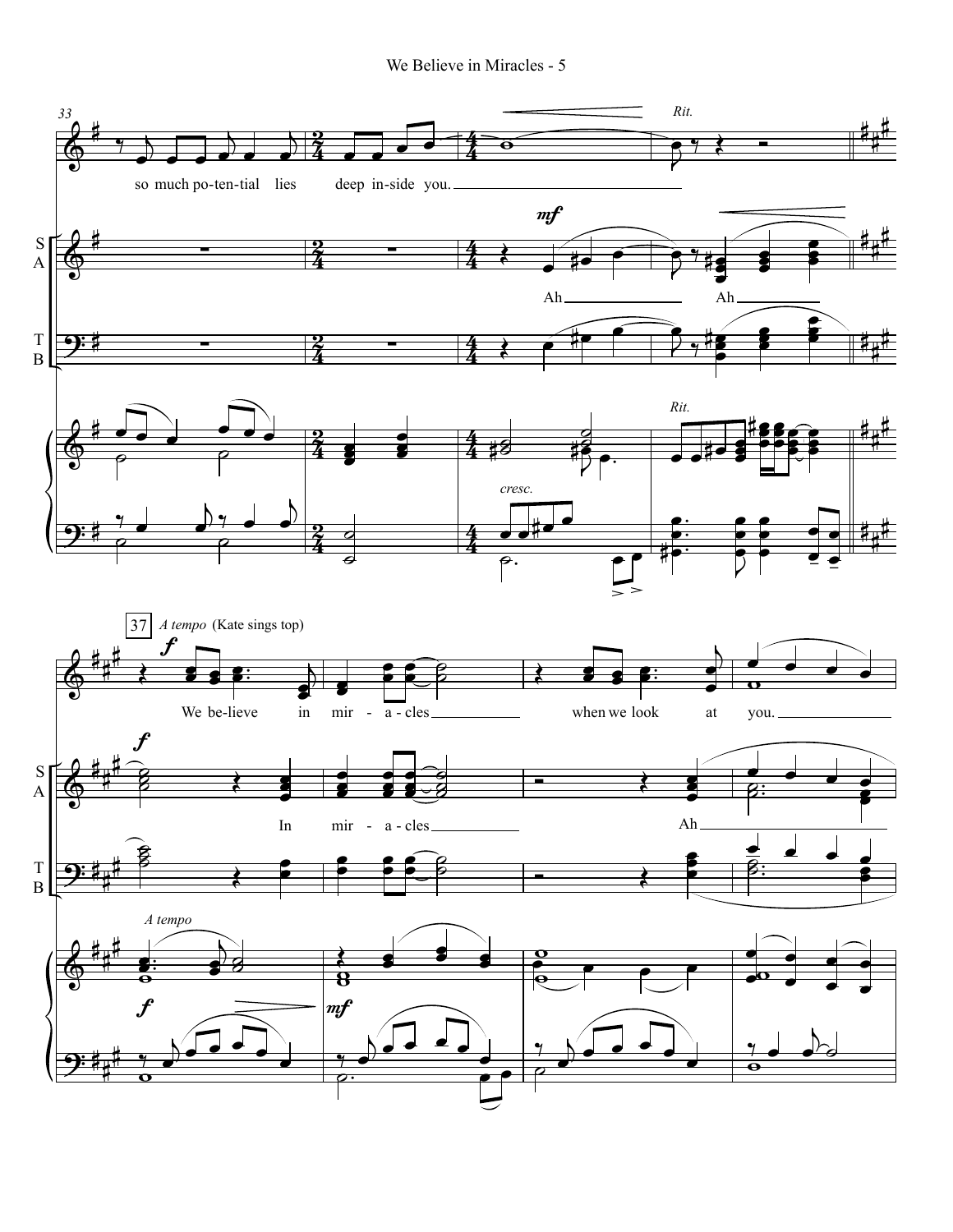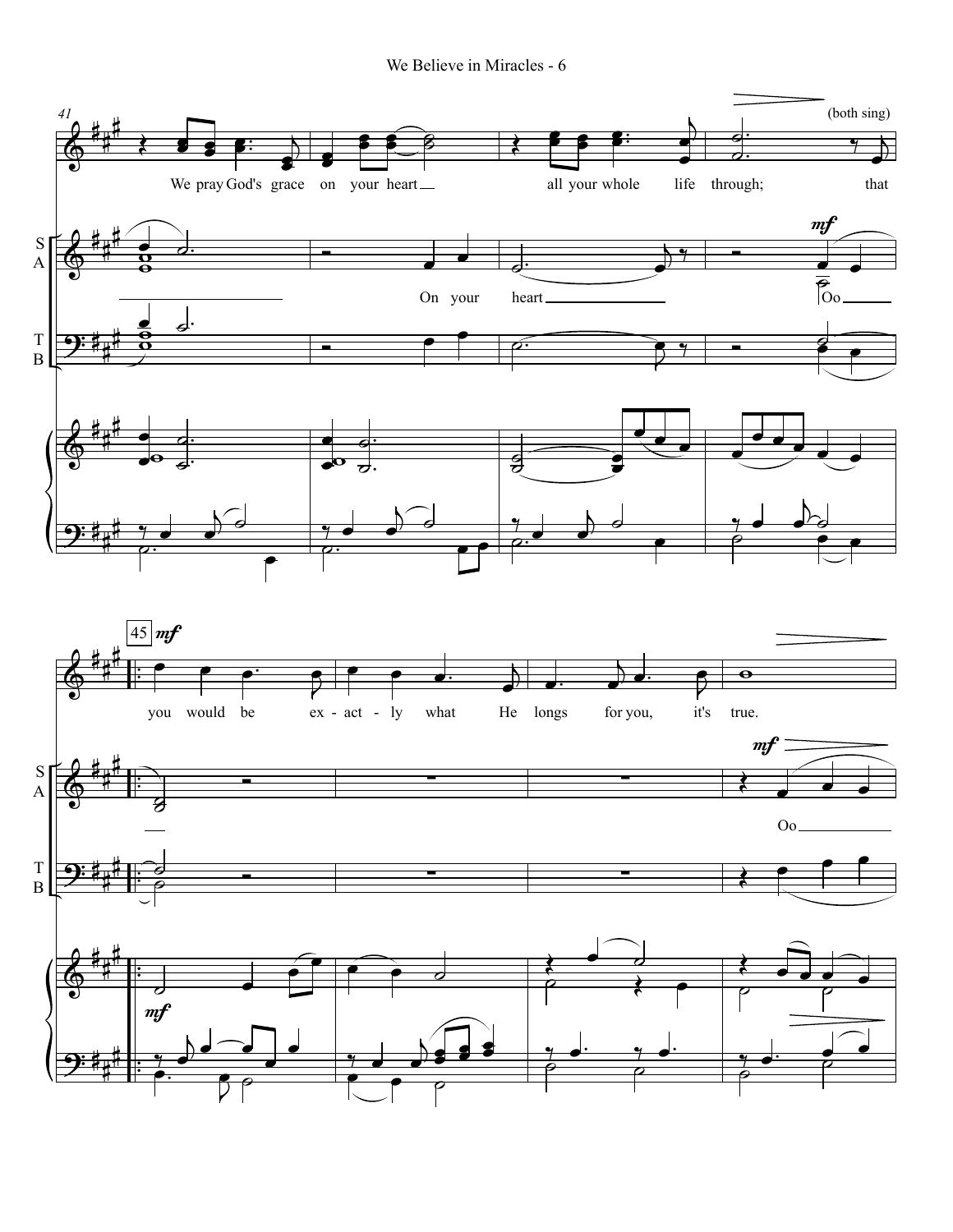